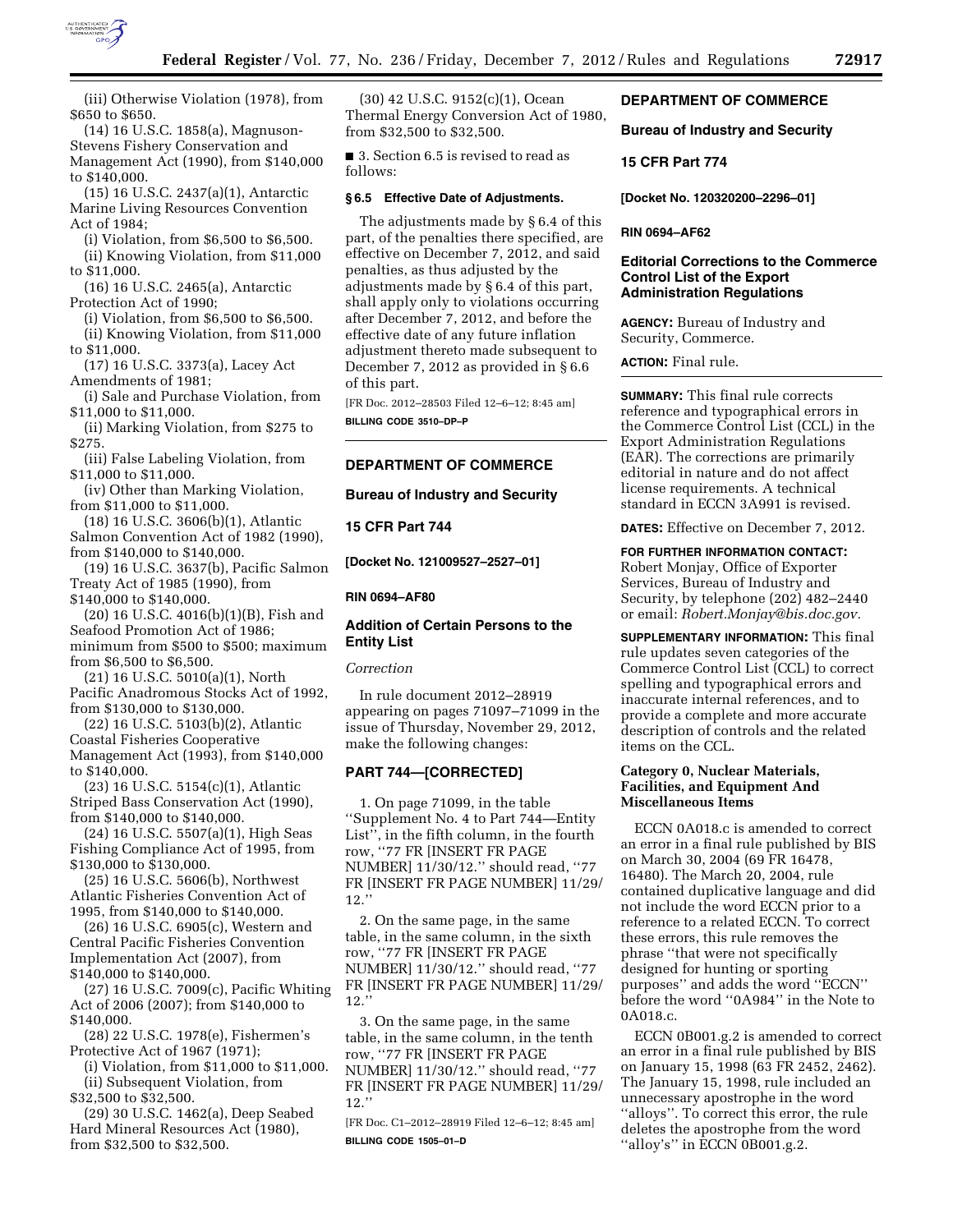## **Category 1, Special Materials and Related Equipment, Chemicals, ''Microorganisms,'' and ''Toxins''**

ECCN 1B999.a and 1C999.f are amended to correct typographical errors in a final rule published by BIS on June 19, 2000 (65 FR 38148, 38162). The June 19, 2000, rule misspelled ''fluorine'' in these two ECCNs. To correct these errors, this rule removes the word ''flourine'' from these two ECCNs and inserts the word ''fluorine'' in its place.

ECCN 1C350 is amended to update the mailing address for the Quarterly Report requirement to the Bureau of Industry and Security. The BIS mailroom is no longer Room 2705. Mail for BIS should now be directed to Room 2099B. Consistent with this room change, this rule changes the references to the ''Room 2705'' in paragraph (e) of the License Requirements Notes 1 to the ''Room 2099B''.

The final paragraph of Category 1, describing the designation EAR99, is amended to correct an error in a final rule published by BIS on January 15, 1998 (63 FR 2452, 2484). The January 15, 1998, rule changed the language of the EAR99 paragraph in Categories 1 and 2 only to ''Items subject to the EAR that are *not* elsewhere controlled by this CCL Category *or* in any other category in the CCL are designated by the number *EAR99.''* To correct this error, this rule removes the language ''controlled by'' and inserts ''specified in'' in its place.

#### **Category 2, Materials Processing**

The final paragraph of Category 2, describing the designation EAR99, is amended to correct an error in a final rule published by BIS on January 15, 1998 (63 FR 2452, 2484). The January 15, 1998, rule changed the language of the EAR99 paragraph in Categories 1 and 2 only to ''Items subject to the EAR that are *not* elsewhere controlled by this CCL Category *or* in any other category in the CCL are designated by the number *EAR99.''* To correct this error, this rule removes the language ''controlled by'' and inserts ''specified in'' in its place.

#### **Category 3, Electronics**

ECCN 3A991 is amended by revising the technical standard in items paragraph .j.2 from an energy density of 250 Wh/kg or less at 293 K to an energy density of 300 Wh/kg or less at 293 K. A final rule published on July 2, 2012 (77 FR 39354), changed the technical standard in ECCN 3A001, items paragraph .e.1.b, from an energy density exceeding 250 Wh/kg at 293 K to an energy density exceeding 300 Wh/kg at

293 K. When a multilateral regime control standard is modified, the standard practice is to retain the AT control by increasing the technical standard in the corresponding AT-only control. The July 2, 2012 rule did not change the corresponding control in 3A991.j.2. This rule implements that change by increasing the technical standard in items paragraph .j.2 to an energy density of 300 Wh/kg or less at 293 K.

#### **Category 4, Computers**

ECCN 4D994 is amended by revising the heading to remove the references to ECCN 4B994 and ECCN 4C994. A final rule published by BIS on June 28, 2010, removed ECCNs 4B994 and 4C994 and reserved Category 4B and 4C in their entirety. The heading of ECCN 4D994 refers to both ECCNs 4B994 and 4C994. It creates confusion to reference ECCNs that no longer exist. To resolve this confusion, this rule removes the phrase ''4B994, and materials controlled by 4C994.''

## **Category 5, Telecommunications and ''Information Security''**

The Title to this Category is amended by modifying the numbering of the subsections to Category 5. ''I. Telecommunications'' is changed to ''Part 1—Telecommunications'' and ''II. 'Information Security''' is changed to "Part 2—'Information Security" to remain consistent with the Wassenaar Arrangement and to make these headings conform to the many references in the regulatory language of the EAR.

## **Category 5, Part 1. Telecommunications**

ECCN 5A101 is amended to correct an error in a final rule published by BIS on May 4, 2004 (69 FR 24508, 24510). The May 4, 2004, rule included the word ''Item'' at the beginning of a note to ECCN 5A101. This rule corrects the error by removing the word ''Item'' from the beginning of the final note to ECCN 5A101.

ECCN 5A991 is amended: a. By adding ECCN 5E001.c to the Related Controls paragraph. The reference is appropriate to identify potentially applicable controls of technology under ECCN 5E001.c for the ''development'' and ''production'' of commodities controlled under 5A991. This change will improve the ability of users of the Export Administration Regulations to correctly identify the classification of the technologies related to these commodities.

b. To correct an error in a final rule published by BIS on December 10, 2003 (68 FR 68976, 68989). The December 10, 2003, rule moved the note to 5A991.c.10 to before 5A991.c.10. To correct this error, this rule removes the language ''Note: 5A991.c.10 does not control packet switches or routers with ports or lines not exceeding the limits in 5A991.c.10.'' from before 5A991.c.10 and inserts it before 5A991.c.11.

#### **Category 6, Sensors and Lasers**

ECCN 6A005.f.3 is amended to correct an error in a final rule published by BIS on May 26, 2011 (76 FR 30538, 30539). The May 26, 2011, rule used the word "lambda" in place of the symbol " $\lambda$ " at 6A005.f.3. To correct this error, this rule removes the word ''lambda'' and inserts the symbol " $\lambda$ " in its place.

## **Category 8, Marine**

ECCN 8A992.b is amended to correct an error in a final rule published by BIS on March 5, 1999 (64 FR 18052, 10869). The March 5, 1999 rule used the incorrect spelling of ''autofocusing,'' ''focusing,'' and ''format.'' To correct the error, this rule removes the words ''autofocussing'', ''focussing'', and ''formate'' and inserts ''autofocusing'', ''focusing'', and ''format'' in the respective places in 8A992.b.

#### **Category 9, Aerospace and Propulsion**

ECCN 9B116 is amended to correct an error in a final rule published by BIS on November 21, 2002 (67 FR 70157, 70158). The November 21, 2002, rule inserted a reference in the Related Controls paragraph to ''the 'production equipment' controlled in this entry'' while 9B116 controls only ''production facilities.'' There was also a semicolon in place of a comma in the list of related controls. To correct this error, the rule removes the phrase ''production equipment'' and inserts ''production facilities'' in its place and removes the semicolon and inserts a comma in its place. This rule also removes the word ''is'' and inserts the word ''are'' in its place to create subject verb agreement.

Although the Export Administration Act expired on August 20, 2001, the President, through Executive Order 13222 of August 17, 2001, 3 CFR, 2001 Comp., p. 783 (2002), as extended by the Notice of August 15, 2012, 77 FR 49699 (August 16, 2012), has continued the EAR in effect under the International Emergency Economic Powers Act. BIS continues to carry out the provisions of the Export Administration Act, as appropriate and to the extent permitted by law, pursuant to Executive Order 13222.

#### **Rulemaking Requirements**

1. Executive Orders 13563 and 12866 direct agencies to assess all costs and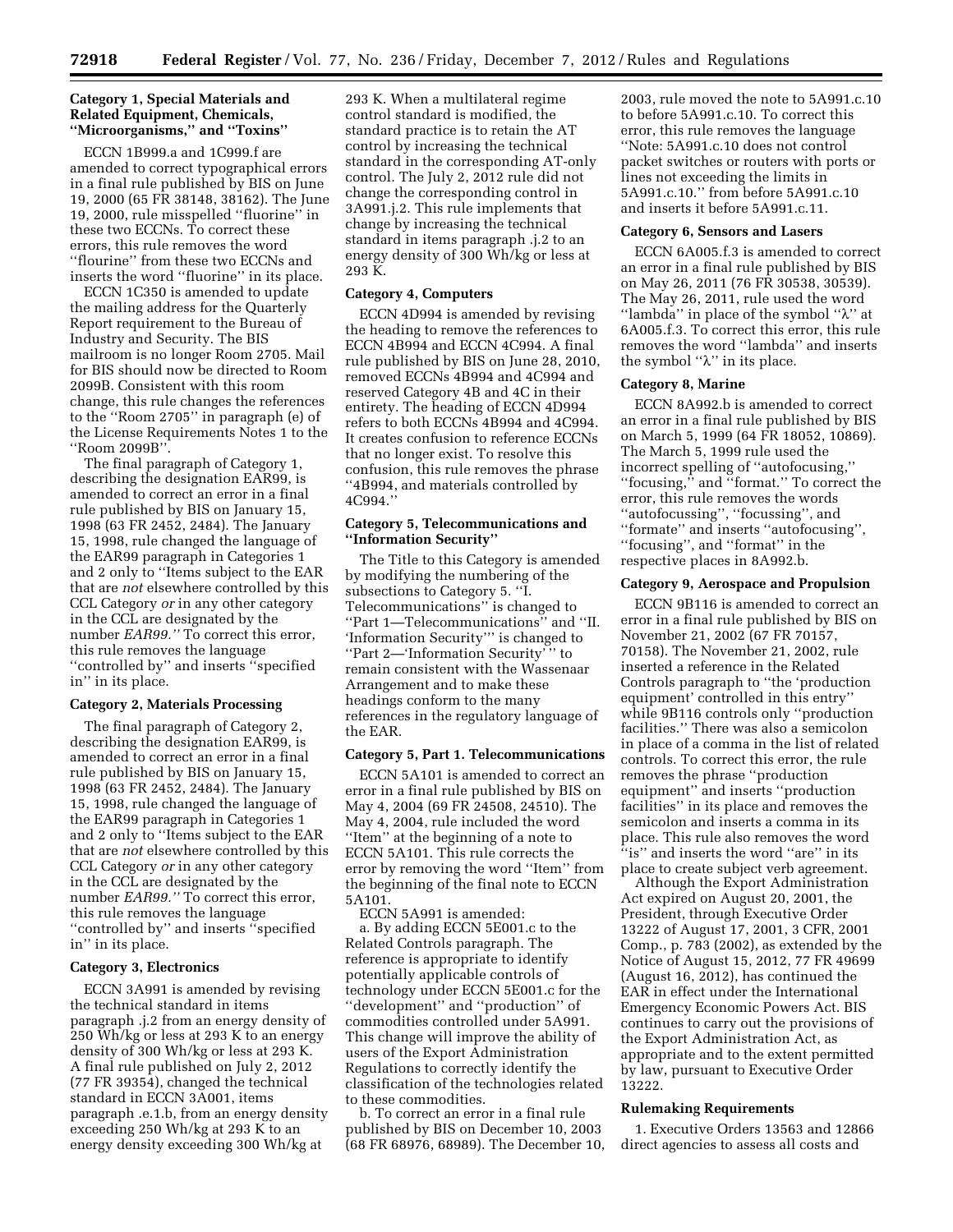benefits of available regulatory alternatives and, if regulation is necessary, to select regulatory approaches that maximize net benefits (including potential economic, environmental, public health and safety effects, distributive impacts, and equity). Executive Order 13563 emphasizes the importance of quantifying both costs and benefits, of reducing costs, of harmonizing rules, and of promoting flexibility. This rule has been determined to be not significant for purposes of Executive Order 12866.

2. Notwithstanding any other provision of law, no person is required to respond to, nor shall any person be subject to a penalty for failure to comply with a collection of information, subject to the requirements of Paperwork Reduction Act, unless that collection of information displays a currently valid Office of Management and Budget Control Number. This rule does not affect any paperwork collection. This rule does not contain policies with Federalism implications as that term is defined under E.O. 13132.

3. The Department of Commerce finds that there is good cause under 5 U.S.C. 553(b)(3)(B) to waive the provisions of the Administrative Procedure Act otherwise requiring prior notice and the opportunity for public comment because they are unnecessary. All of the revisions made by this rule, except the modification of the technical standard in ECCN 3A991, are administrative in nature and do not affect the privileges and obligations of the public. Because these revisions are not substantive changes to the EAR, the 30-day delay in effectiveness otherwise required by 5 U.S.C. 553(d) is not applicable. The modification of the technical standard in ECCN 3A991 is to correct an oversight in a final rule published on July 2, 2012 (77 FR 39353), which was published without requiring notice of proposed rulemaking, the opportunity for public participation, or a delay in effective date, as a military and foreign affairs function of the United States (5 U.S.C. 553(a)(1)). As the modification of the technical standard was intended to be included in that final rule, immediate implementation of this correction to the amendments in the July 2, 2012 (77 FR 39353), rule fulfills the United States' international obligation to the Wassenaar Arrangement on Export Controls for Conventional Arms and Dual-Use Goods and Technologies. No other law requires that a notice of proposed rulemaking and opportunity for public comment be given for this rule. The analytical requirements of the

Regulatory Flexibility Act (5 U.S.C. 601 *et. seq.*) are not applicable.

## **List of Subjects in 15 CFR Part 774**

Exports, Reporting and recordkeeping requirements.

Accordingly, Part 774 of the EAR (15 CFR Parts 730–774) is amended as follows:

## **PART 774—[AMENDED]**

■ 1. The authority citation for Part 774 continues to read as follows:

**Authority:** 50 U.S.C. app. 2401 *et seq.;* 50 U.S.C. 1701 *et seq.;* 10 U.S.C. 7420; 10 U.S.C. 7430(e); 22 U.S.C. 287c, 22 U.S.C. 3201 *et seq.,* 22 U.S.C. 6004; 30 U.S.C. 185(s), 185(u); 42 U.S.C. 2139a; 42 U.S.C. 6212; 43 U.S.C. 1354; 15 U.S.C. 1824a; 50 U.S.C. app. 5; 22 U.S.C. 7201 *et seq.;* 22 U.S.C. 7210; E.O. 13026, 61 FR 58767, 3 CFR, 1996 Comp., p. 228; E.O. 13222, 66 FR 44025, 3 CFR, 2001 Comp., p. 783; Notice of August 15, 2012, 77 FR 49699 (August 16, 2012).

■ 2. In Supplement No. 1 to Part 774 (the Commerce Control List), Category 0, ECCN 0A018 is amended by revising the Note to paragraph (c) of the Items paragraph in the List of Items Controlled section to read as follows:

## **Supplement No. 1 to Part 774— Commerce Control List**

\* \* \* \* \*

## **0A018 Items on the Wassenaar Munitions List.**

\* \* \* \* \* List of Items Controlled \* \* \* \* \* *Items:*  \* \* \* \* \* c. \* \* \*

**Note:** 0A018.c does not control weapons used for hunting or sporting purposes that were not specially designed for military use and are not of the fully automatic type, but see ECCN 0A984 concerning shotguns.

\* \* \* \* \*

■ 3. In Supplement No. 1 to Part 774 (the Commerce Control List), Category 0, ECCN 0B001 is amended by removing the apostrophe from the word ''alloy's'' in paragraph g.2. in the Items paragraph of the List of Items Controlled section. ■ 4. In Supplement No. 1 to Part 774 (the Commerce Control List), Category 1, ECCN 1B999 is amended by removing the word ''flourine'' and adding in its place the word ''fluorine'' in paragraph a. of the Items paragraph in the List of Items Controlled section.

■ 5. In Supplement No. 1 to Part 774 (the Commerce Control List), Category 1, ECCN 1C350 is amended by removing the phrase ''Room 2705'' and adding its place the phrase ''Room 2099B'' in

paragraph e. of License Requirement Notes 1 in the License Requirements section.

■ 6. In Supplement No. 1 to Part 774 (the Commerce Control List), Category 1, ECCN 1C999 is amended by removing the word ''flourine'' and adding in its place the word ''fluorine'' in paragraph f. of the Items paragraph in the List of Items Controlled section.

■ 7. In Supplement No. 1 to Part 774 (the Commerce Control List), Category 1 is amended by revising the EAR99 paragraph to read as follows: Category 1

\* \* \* \* \*

**EAR99 Items Subject to the EAR That Are** *Not* **Elsewhere Specified in This CCL Category** *or* **in Any Other Category in the CCL Are Designated by the Number EAR99.** 

■ 8. In Supplement No. 1 to Part 774 (the Commerce Control List), Category 2 is amended by revising the EAR99 paragraph read as follows: Category 2

\* \* \* \* \*

**EAR99 Items Subject to the EAR That Are** *Not* **Elsewhere Specified in This CCL Category** *or* **in Any Other Category in the CCL Are Designated by the Number EAR99.** 

■ 9. In Supplement No. 1 to Part 774 (the Commerce Control List), Category 3, ECCN 3A991 is amended by revising paragraph j.2. in the Items paragraph in the List of Items Controlled section to read as follows:

# **3A991 Electronic Devices and Components not Controlled by 3A001.**

| ÷                        | ÷ | ÷     | ÷ |  |
|--------------------------|---|-------|---|--|
| List of Items Controlled |   |       |   |  |
| ÷                        | ÷ | ÷     | ÷ |  |
| <i>Items:</i>            |   |       |   |  |
| ÷                        | ÷ | ÷     | ÷ |  |
| i.                       |   |       |   |  |
| ÷                        |   |       |   |  |
|                          |   | * * * |   |  |

j.2. Secondary cells having an energy density of 300 Wh/kg or less at 293 K  $(20 °C)$ .

\* \* \* \* \* ■ 10. In Supplement No. 1 to Part 774 (the Commerce Control List), Category 4, ECCN 4D994 is amended by revising the heading to read as follows:

**4D994 ''Software'' Other Than That Controlled in 4D001 Specially Designed or Modified for the ''Development'', ''Production'', or ''Use'' of Equipment Controlled by 4A101 and 4A994.** 

\* \* \* \* \*

■ 11. In Supplement No. 1 to Part 774 (the Commerce Control List), Category 5